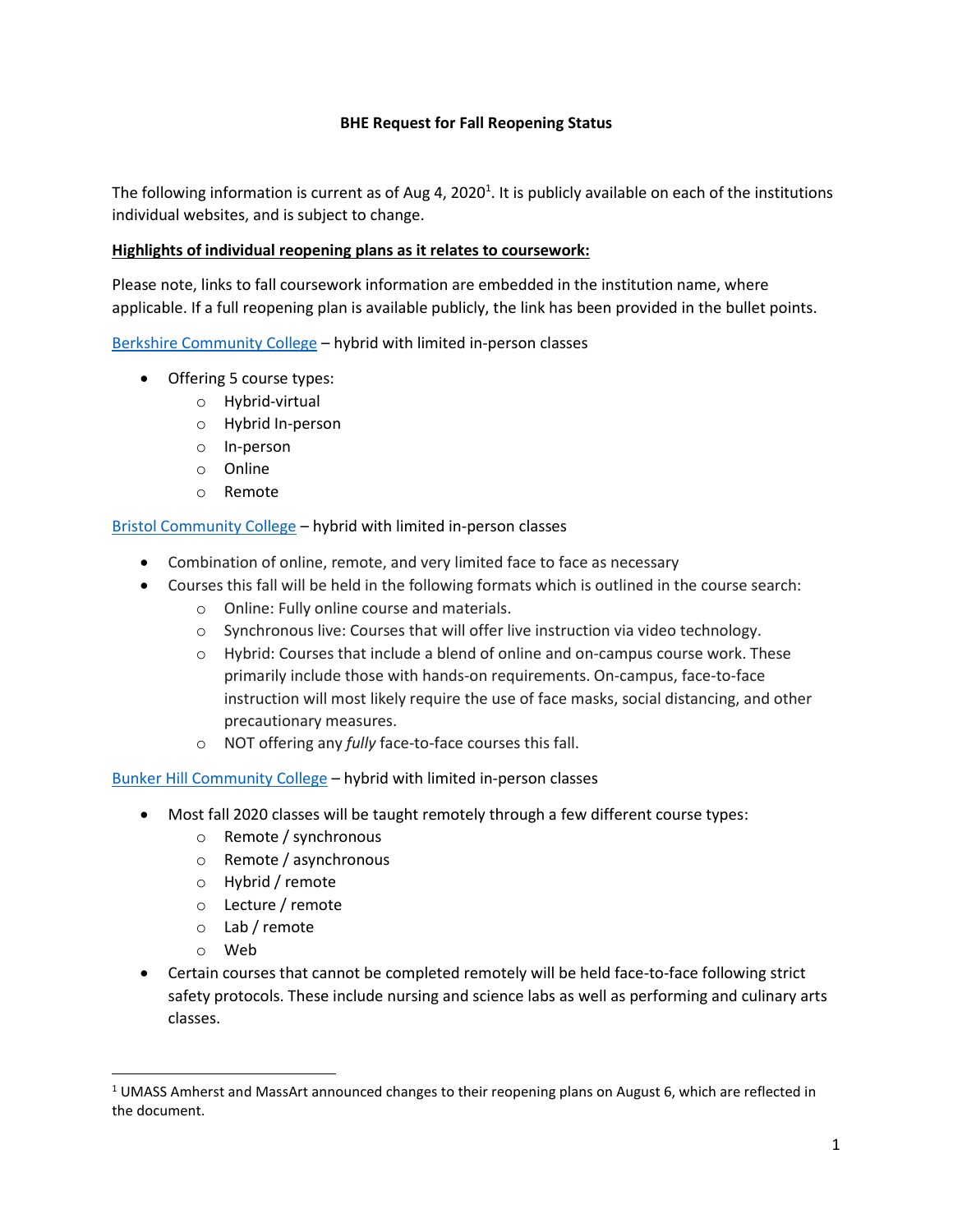• Full reopening plan: [https://www.bhcc.edu/media/03-documents/covid19/reopen-manual-7-](https://www.bhcc.edu/media/03-documents/covid19/reopen-manual-7-2.pdf) [2.pdf](https://www.bhcc.edu/media/03-documents/covid19/reopen-manual-7-2.pdf)

[Cape Cod Community College](https://www.capecod.edu/register/) – hybrid with limited in-person classes

- All classes will be online, remote, or hybrid:
	- o **Online:** Work is done online with no set meeting times
	- o **Remote:** Work is done online with scheduled virtual meeting times during the week
	- o **Hybrid:** Blend of online classes with limited time on campus for hands-on lab work and projects that allow for social distancing

[Greenfield Community College](https://www.gcc.mass.edu/remote-learning-for-fall-2020/) - hybrid with limited in-person classes

- Majority of the 2020 term will be taught remotely, with the exception of adventure [education](https://www.gcc.mass.edu/adventure/) classes and some components of health occupations classes that require face-to-face teaching.
- Remote learning may include the following format:
	- **Online Class** An umbrella term that describes a number of different course delivery options, typically involving a computer and the internet
	- **Hybrid Class** An instructional approach that includes both face-to-face and online learning activities. For example, the class meets in person every Tuesday 9-10:15am and the rest of the course is conducted remotely.
	- **Synchronous Class** Requires students and teacher to be (virtually) present at the same time. For example, students log into the course every Monday 2-3pm for a video or audio conference and the rest of the course is conducted remotely without "real-time" interaction.
	- **Asynchronous Class** Does not require students and teacher to be (virtually) present at the same time.

## [Holyoke Community College](https://www.hcc.edu/courses-and-programs/class-schedule) - hybrid with limited in-person classes

- Course options will include:
	- $\circ$  Online all work is completed on a student's own schedule, using the online platform
	- $\circ$  Blended remote a combination of online work on a student's own schedule and scheduled class meetings on certain days and times via videoconference
	- $\circ$  Blended Face-to-Face a combination of blended remote and limited on-campus faceto-face instruction. This format is used only in the following programs: CNA, nursing, radiologic and veterinary technology, and culinary arts

## [Massasoit Community College](https://massasoit.edu/fall-2020-course-format-definitions/) - hybrid with limited in-person classes

- Fall courses are available as flex online, fixed video conferencing, or a hybrid combination. There may be limited, in-person coursework in some courses
	- o **Flex Online**
		- Primarily conducted through a learning management system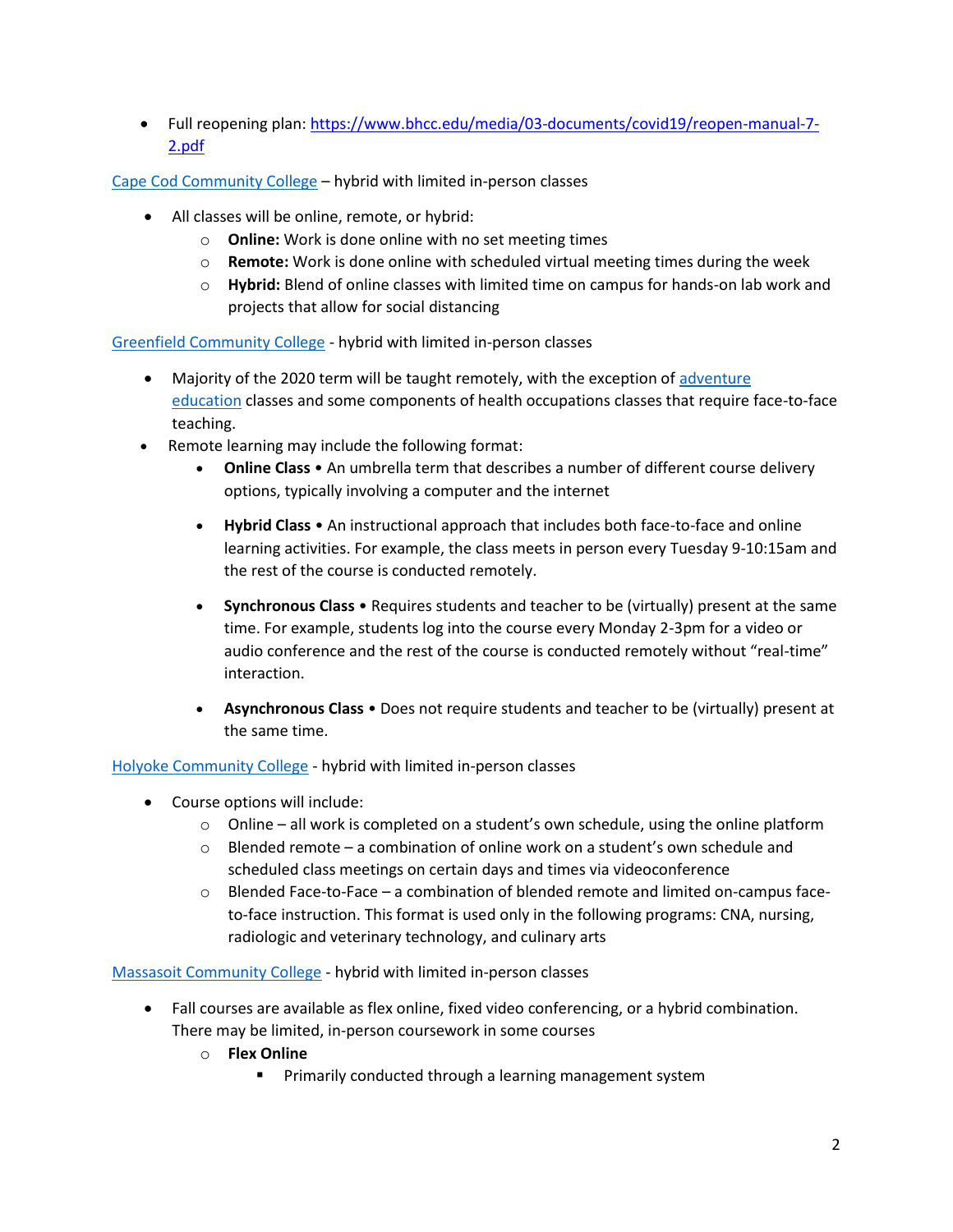- Course day(s) and time(s) WILL NOT appear in the course search since students will be able to complete their work on their own schedule.
- Limited activities, such as science labs or exams, may be required at fixed dates and/or times through Canvas, or by using a web conferencing program like Zoom.
- An optional online exam proctoring program may also be used at the discretion of the instructor.
- o **Video Conferencing**
	- **•** Primarily conducted in real-time sessions at specific days and times through a video conferencing program like Zoom.
	- Course day(s) and time(s) WILL appear in the course search.
	- **■** Instruction may include limited required resources and other online learning activities through the Canvas learning management system or email.
- o Hybrid
	- A combination of Online and video conferencing.
	- In a very limited number of cases, the combination can be either Online and inperson class sessions or Video Conferencing and in-person class session.
	- Course day(s) and time(s) WILL appear in the course search.
- Reopening guidelines[: https://massasoit.edu/reopening-guidelines/](https://massasoit.edu/reopening-guidelines/)

[MassBay Community College](https://www.massbay.edu/admissions/how-to-apply) – hybrid with limited in-person classes

- Nearly all MassBay courses in fall 2020 will be offered Online, which enables students to view course materials on their own time (asynchronous) or Remotely, which will have at least some portion of the material presented live at a scheduled day and time (synchronous).
- A small number of classes within the Health Sciences, Biotechnology, and Automotive Technology Programs will have on-campus lab components.
- Reopening plan:<http://massbayedunew.s3.amazonaws.com/paces/paces.pdf>

[Middlesex Community College](https://www.middlesex.mass.edu/disclosurestatements/covid_19.aspx) – hybrid with limited in-person classes

- 95 percent of all classes will run online for MCC's Fall Semester
- Limited detail available at this time

[Mt Wachusett Community College](https://mwcc.edu/covid/) - hybrid with limited in-person classes

- Formats: Select classes will be face-to-face, hybrid (a combination of face-to-face and online), and online. access to schedule information / specific class formats requires log-in
- Times: The time between classes for individual classrooms has been extended up to 60 minutes to ensure classroom and surfaces are cleaned and sanitized. Note: this will not delay the scheduling of classes.
- Locations: Room changes have been made to maximize use of larger classrooms for face-to-face courses and to meet the needs of hybrid classes.
- Reopening plan: [https://mwcc.edu/wp-content/uploads/2020/07/COVID-19-MWCC-re-entry](https://mwcc.edu/wp-content/uploads/2020/07/COVID-19-MWCC-re-entry-plan-7-23-20.pdf)[plan-7-23-20.pdf](https://mwcc.edu/wp-content/uploads/2020/07/COVID-19-MWCC-re-entry-plan-7-23-20.pdf)

[North Shore Community College](https://www.northshore.edu/admissions/registration.html) - hybrid with limited in-person classes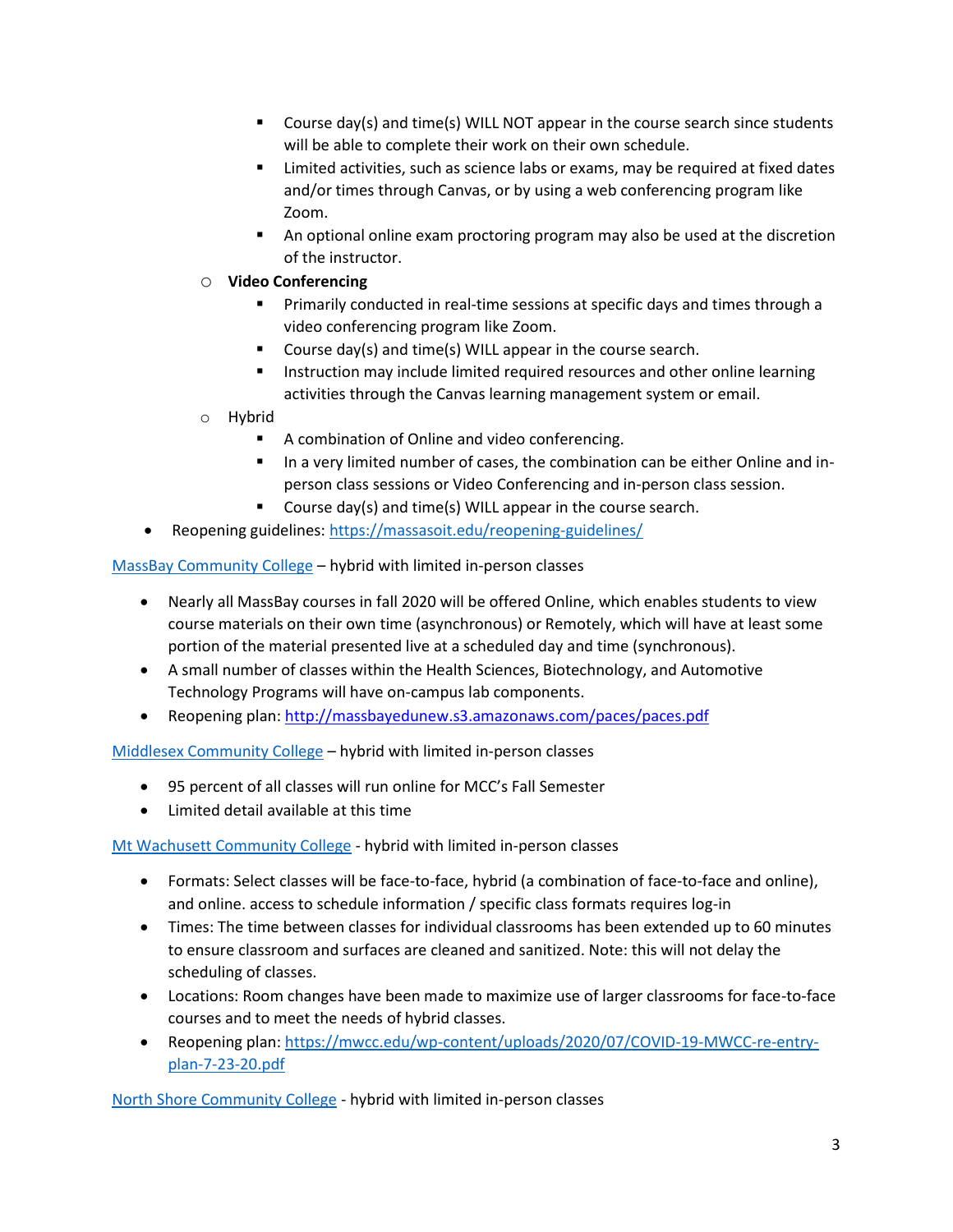- Most classes will be offered virtually. Types of courses include:
	- o 100% online
	- $\circ$  100% face-to-face (Traditional Face-to-Face learning will be prioritized for Health Professions, Biotechnology, Veterinary Technology, Culinary Arts, and other lab-based sections. All in-person courses will adhere to social distance guidelines.)
	- o hybrid/face-to-face
	- o hybrid/videoconference
	- o Flex hybrid

[Northern Essex Community College](https://www.necc.mass.edu/current-students/academic-resources/register-for-classes/) - hybrid with limited in-person classes

- 90 percent of courses will be delivered online. Only classes that require a face-to-face experience, such as health and science labs, will be taught traditionally this fall.
- More information on returning to campus: [https://www.necc.mass.edu/public](https://www.necc.mass.edu/public-safety/coronavirus-information/#return-campus)[safety/coronavirus-information/#return-campus](https://www.necc.mass.edu/public-safety/coronavirus-information/#return-campus)

[Quinsigamond Community College](https://www.qcc.edu/services/health-wellness/coronavirus-covid-19) - hybrid with limited in-person classes

- QCC will continue remote instruction for the Fall 2020 semester
- Courses such as labs or clinical experiences that require hands-on participation will be offered on campus, provided it is safe to do so.

[Roxbury Community College](https://www.rcc.mass.edu/about-us/news/1192-important-information-on-campus-access-during-covid-19-pandemic) – hybrid with limited in-person classes

- RCC plans to offer most classes through web, virtual, remote, and hybrid instruction, with a very limited number of traditional, on-campus courses.
- Reopening plan [https://www.rcc.mass.edu/images/COVID-](https://www.rcc.mass.edu/images/COVID-19/RCCs_Four_Phase_Plan_8.5x11_062920B.pdf)[19/RCCs\\_Four\\_Phase\\_Plan\\_8.5x11\\_062920B.pdf](https://www.rcc.mass.edu/images/COVID-19/RCCs_Four_Phase_Plan_8.5x11_062920B.pdf)

[Springfield Technical Community College](https://www.stcc.edu/coronavirus/) – hybrid with limited in-person classes

- All courses in the School of Liberal and Professional Studies (LAPS) will be online.
- Courses and programs in the School of Health and Patient Simulation (SHPS), will be delivered using a combination of online and low-density instruction. (As of this writing, protocols will observe a 10-per-group maximum.)
- School of STEM (Science, Technology, Engineering and Mathematics) courses will include online, online with synchronous elements, as well as on-campus low-density labs. \*
- Reopening plan A draft of the STCC Campus Repopulating Plan, including access protocols, will be posted for review and comment next Friday, August 7th. STCC will continue remotely through Thanksgiving.

[Bridgewater State University](https://www.bridgew.edu/sites/bridgew/files/media/pdf_document/2020%20Safe%20Return%20Report.pdf) – hybrid with limited in-person classes

• All courses will be taught either fully online or blended, with most offered online. Deans and academic department chairs have identified all courses for which an in-person instructional component is essential for pedagogical purposes – and are continuing to identify courses for blended instruction that will augment the retention and progression of students – with faculty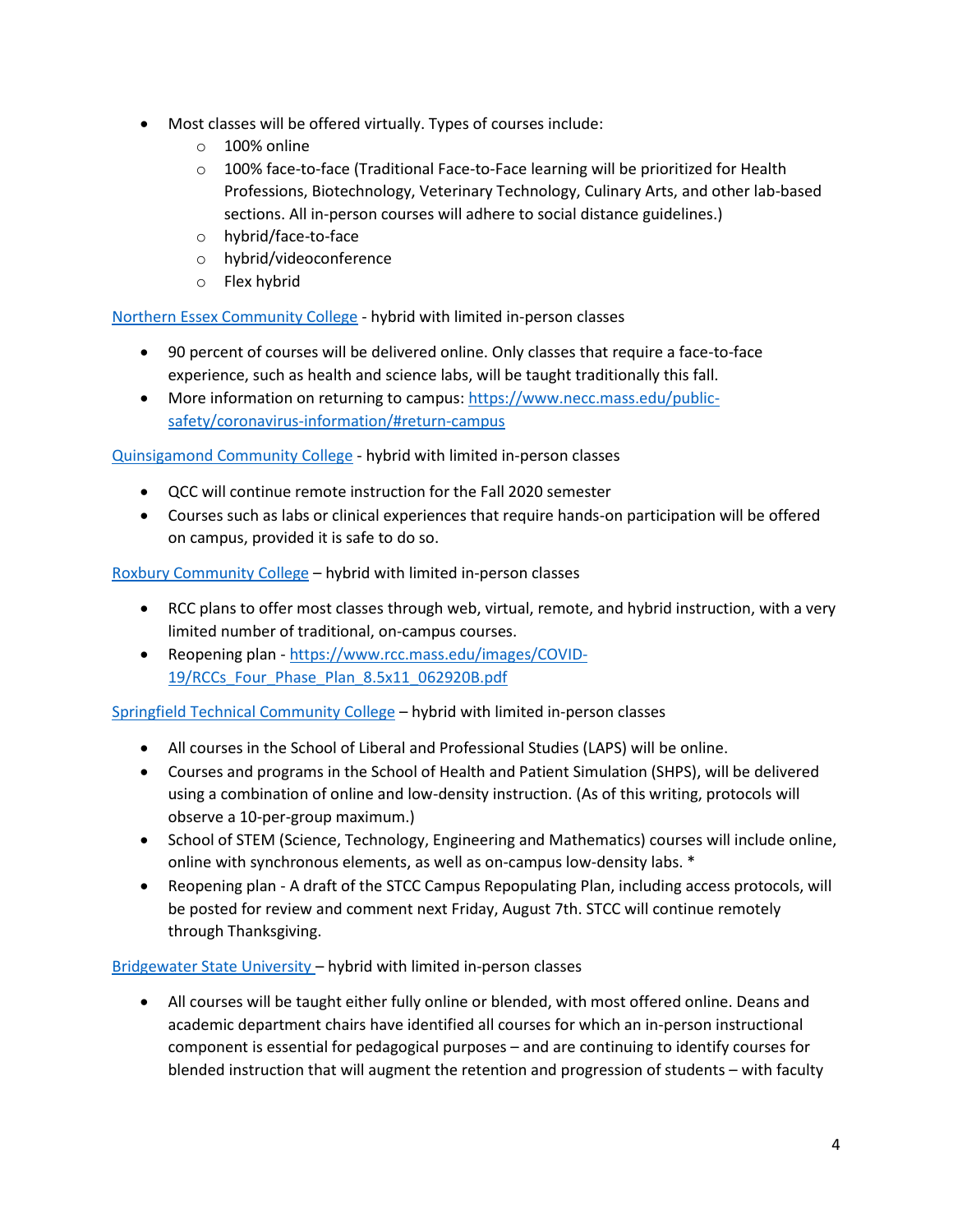members being consulted as the process unfolds. Faculty may volunteer to offer portions of their course in-person where feasible.

- No courses will meet in person after Thanksgiving
- Classes will resume as planned Sep 2 and end as planned Dec 9
- Students will be able to live on campus

[Fitchburg State University](https://www.fitchburgstate.edu/uploads/files/StudentAcademicLife/student%20repopulation%20plan%20(1).pdf) – hybrid with limited in-person classes

- Course instructional modes of delivery (modalities) have been altered to offer all students a robust combination of learning environments, while protecting students' health and safety.
- As per public health guidelines for social distancing protocols, courses will be spread out throughout the day, held in larger classrooms, and provided through innovative ways to teach high-enrollment courses.
- Some courses will be completely remote while others will take a hybrid format, meaning that part of the course will take place on campus and part will be conducted remotely. Still, others will meet on campus as originally scheduled, face to face. These terms are defined below:
	- $\circ$  ONLINE: This means that your course will be taught remotely but the course is taught through recorded lectures and other activities (asynchronously), meaning that the student does not have to be logged on at any specific time; they can receive and complete course work on their own time.
	- $\circ$  ONSYNC: This means that your course will be taught remotely but the course is taught live (synchronously) during the times specified by the schedule. You will access the course lectures via Google Meet or some other remote platform selected by the course instructor.
	- o HYBRID A: This modality means that all students in the course will come to the classroom face-to-face (F2F) during one of the scheduled class periods. During the other classroom period(s), the students either participate live, but through a remote platform, or they may engage in other learning activities. For example, if the class is scheduled Monday and Wednesday, 8:00am - 9:15am, then the class will be held F2F on Monday; but on Wednesday, the students will receive the material remotely.
	- $\circ$  HYBRID B: This modality means that half the students in the course will come to the classroom F2F during one of the class periods, and the other half will watch the lecture live remotely, or they may engage in other learning activities. Then, the next class period, students will switch and the students who received the class material remotely will come to the classroom F2F, and the students who had been in the classroom will receive the material remotely. For example, if a class of 40 students is scheduled Monday and Wednesday, 8:00am - 9:15am, then on Monday, 20 students will come to class F2F and the other 20 will receive the material remotely. On Wednesday, the students would switch, and the 20 who were in class F2F on Monday would receive materials remotely, and the students who were remote on Monday would come to a F2F class on Wednesday.
	- $\circ$  HYBRID C: This modality means that half the students in the course will come to the classroom F2F during one week, and the other half will watch the lecture live remotely, or they may engage in other learning activities. The following week, students will switch,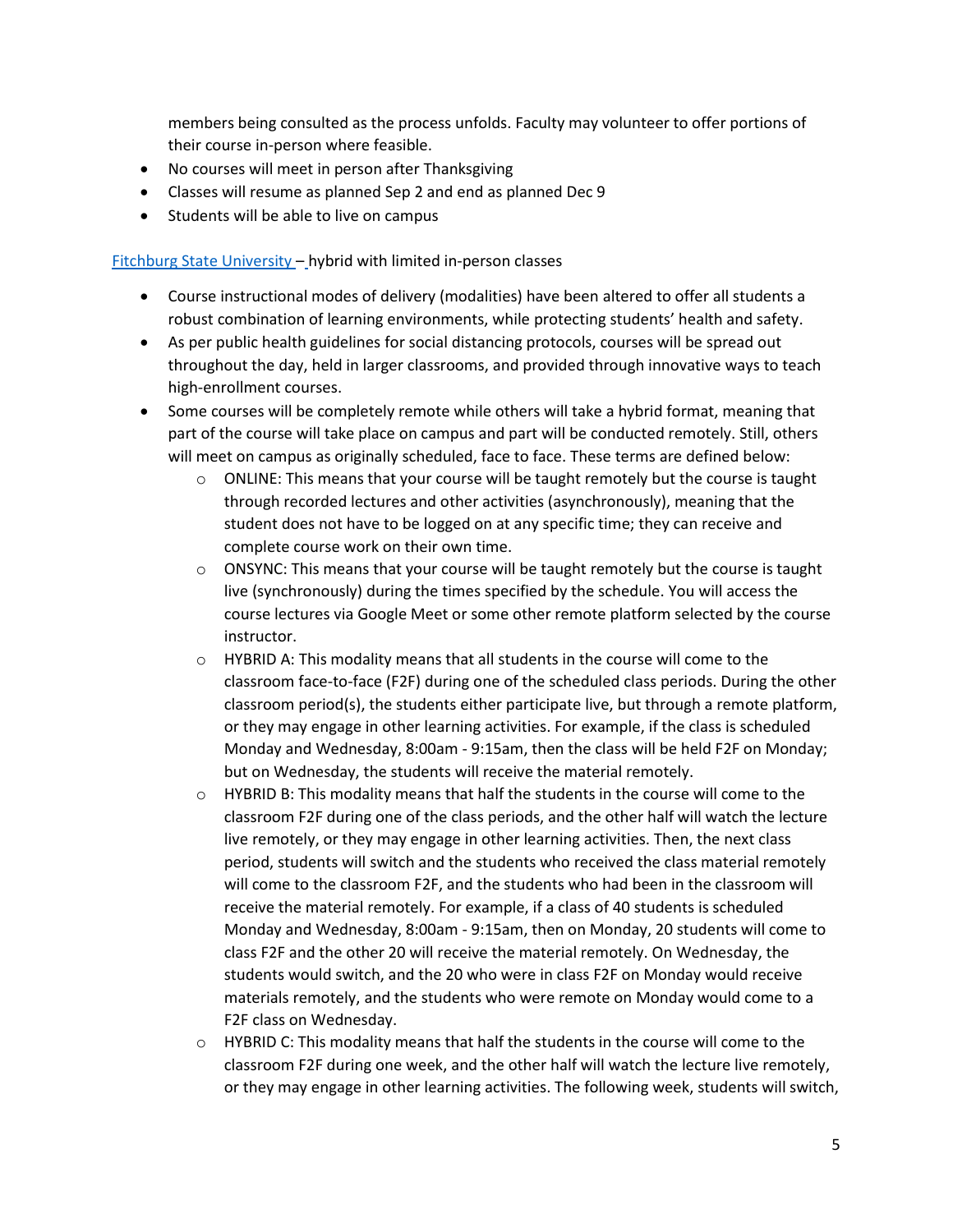and the students who received the class material remotely in the first week will come to the classroom F2F, and the students who had been in the classroom F2F will receive the material remotely. Teaching and Learning Student Repopulation Plan | 6 HYBRID: This modality means that the students in the course will come to the classroom F2F sometime during the semester; however at least 50% of the course will be delivered remotely. In addition, given the variability of this model, it will be the faculty's responsibility to communicate with students.

• Students will be able to live on campus

## [Framingham State University](https://www.framingham.edu/Assets/uploads/about-fsu/news-and-events/_documents/return-to-learning-plan.pdf) – hybrid with limited in-person classes

- Framingham State University will start the semester on its regularly scheduled date of Wednesday, Sept. 2, in a modified in-person capacity, which will include a mix of in-person instruction – complying with social distancing and public health guidelines – and remote courses.
- Approximately [30% of courses](https://www.framingham.edu/Assets/uploads/academics/registrar/_documents/fall-2020-courses-on-campus.pdf) will be offered fully or partially on-campus during the fall. Academic Affairs has prioritized those courses that are better suited to an in-person experience.
- For courses that will be taught remotely, extensive training is being offered to faculty throughout the summer months to ensure a high quality remote learning experience.
- A tentative list of courses that are expected to have a face-to-face component can be [found](https://www.framingham.edu/Assets/uploads/academics/registrar/_documents/fall-2020-courses-on-campus.pdf)  [here.](https://www.framingham.edu/Assets/uploads/academics/registrar/_documents/fall-2020-courses-on-campus.pdf)
- Remote courses or components will be offered primarily on the University's Blackboard® learning management system. Classes will be scheduled in both synchronous (all members meet at the same time, either on-campus or remotely) and asynchronous formats to address student needs.
- Classes with laboratories and others with applied learning modalities will be offered in spaces adhering to classroom density standards.
- Students will be able to live on campus

# [Massachusetts College of Art and Design](https://massart.edu/fallreturn) – hybrid with limited in-person classes

- Classes begin as scheduled on Wednesday, September 2nd.
- On August 6, MassArt announced all classes will be held remotely for the first 2 weeks of the semester; students will still be allowed on campus as previously planned.
- All academic areas are planning to offer a hybrid model this fall that includes a mix of oncampus and remote teaching and learning.
- [Hybrid Course Grids:](https://massart.edu/fall-2020-hybrid-course-grids) Some departments are completely remote; they do not have grids. The grids are only for hybrid courses that will include some on-campus instruction.
- Students will be able to live on campus

## [Massachusetts College of Liberal Arts](https://drive.google.com/file/d/1_rJMhlSVCT3ORAiE7yJ2K9VQ254DDPtQ/view) – hybrid with limited online courses

• Students will move into campus residence areas at the originally planned dates prior to the first day of classes on Wednesday, September 2.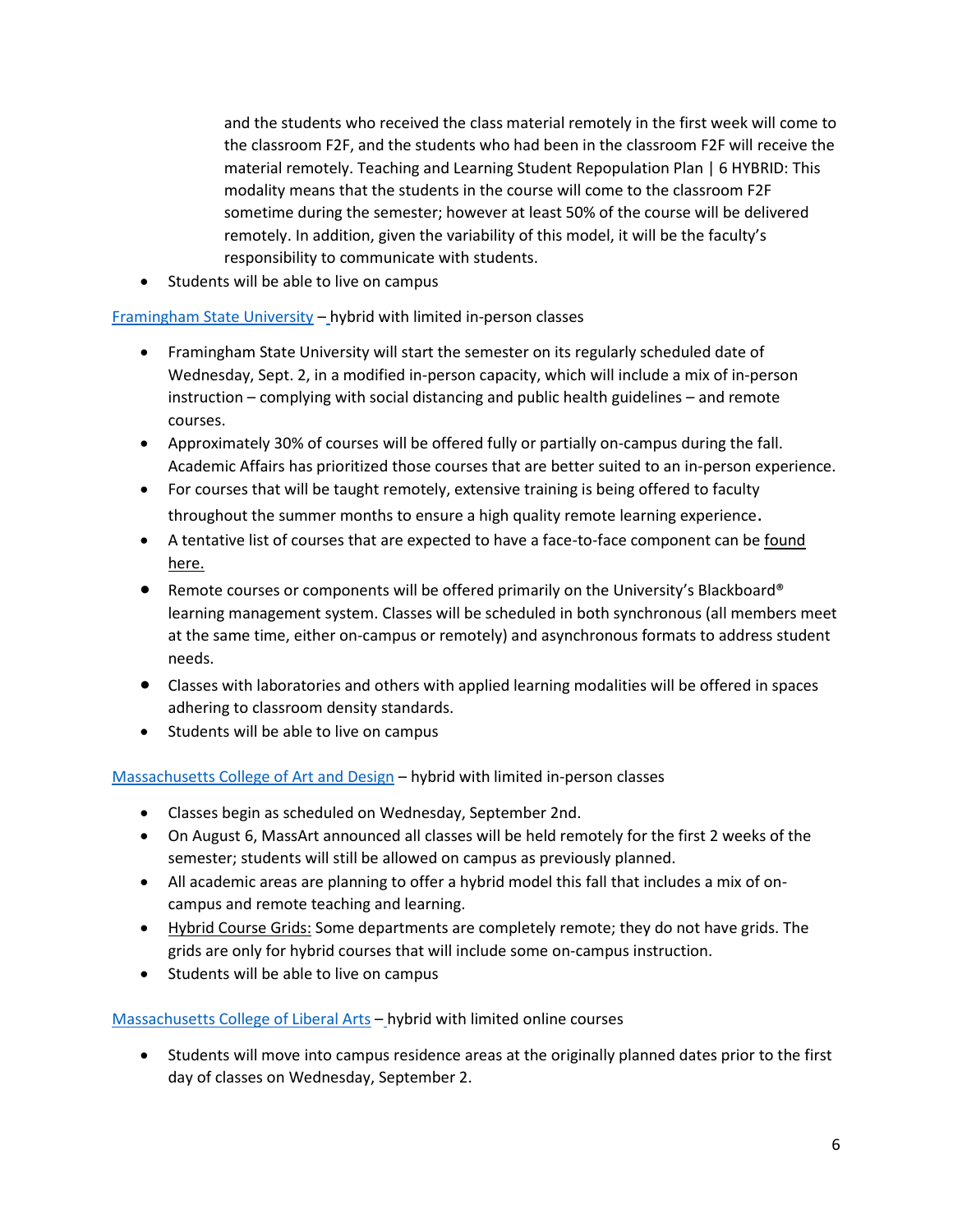- Courses will be delivered using a blended learning model. The plan is for students to be broken into two or three groups per course. Each group will attend class one day a week, allowing for social distancing in the classroom. When students are not in class, they may participate synchronously or asynchronously, according to the instructor's desired course design.
- Students may request to take only the scheduled fully online courses. Special consideration will be given to those who are immunocompromised, a member of another high risk category, or presenting with a disability making on-campus study under planned conditions a challenge.
- At the time of Thanksgiving break, all courses will convert to online delivery. Students will leave at the break, and will not return to campus for the duration of the semester. The academic calendar will not change—finals will occur at the regularly scheduled time. The deadline for grades to be submitted remains December 19.
- Students will be able to live on campus

[Massachusetts Maritime Academy](https://drive.google.com/file/d/12yCzjC-pc1F8rHfFnOcmzgNKsAFIyKCc/view) – hybrid with limited in-person classes

- Roughly one-third of our courses will be delivered in-person; another third of our courses will occur in a hybrid fashion, and the final third will take place online.
	- $\circ$  Classroom (In-person) Course: A majority of activities (such as lectures, discussions, seminars, and workshops) take place during scheduled face-to-face class meetings held in on-campus classrooms.
	- $\circ$  Hybrid: Roughly half of the course activities take place during scheduled face-to-face class meetings held in on-campus classrooms and half of the course is delivered using online or distance pedagogy (via Blackboard, Google Meet, Zoom, etc). Online or distance component may be delivered synchronously or asynchronously.
	- o Online Courses: A majority of course activities are delivered using online or distance pedagogy. While a minor portion of the class may be conducted in face-to-face class meetings, on-campus classrooms will not be as- signed to these courses. Coursework may be delivered synchronously or asynchronously.
- Students will be able to live on campus

[Salem State University](https://www.salemstate.edu/sites/default/files/pdfs/SSU%20REPOPULATION%20OPERATIONS%20PLAN_7-17-20.pdf) – hybrid with limited in-person classes

- The fall curriculum will be delivered in multiple modalities and likely the entire academic year,
- The curriculum modalities that will be used for the Fall 2020 semester are: in-person; hybrid; and online.
- Students will be able to live on campus

[Westfield State University](https://www.westfield.ma.edu/images/uploads/president/SafeFallOpeningPlan.pdf) – hybrid with limited in-person classes

- Modalities for the fall range from fully online to partially online (hybrid) and in-person.
- The courses that intend to meet in-person will be assigned to instructional spaces that follow state and federal guidelines for physical distancing.
- Format include:
	- $\circ$  In-person (NORMAL) The class meets in-person at a specific time and location.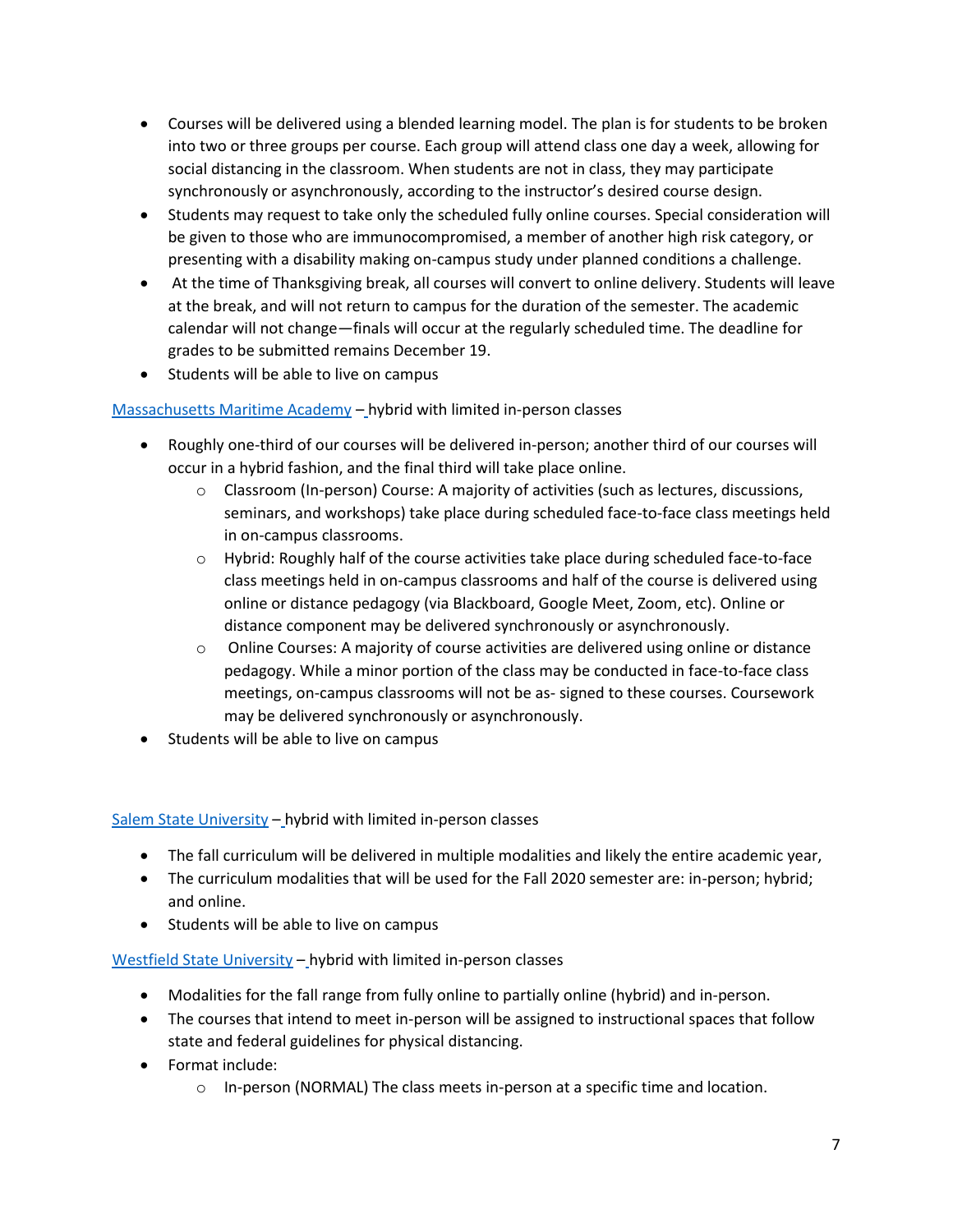- $\circ$  Remote (RMSYNC) The class meets entirely online and there are required synchronous meetings.
- $\circ$  Online (ONLINE) The class meets entirely online and there are no required synchronous class meetings.
- $\circ$  Hybrid (HYBRID) The class will meet in-person and online with varying in-person and remote meetings. The course instructor will communicate the schedule for class meetings.
- Students will be able to live on campus

[Worcester State University](https://drive.google.com/file/d/1QRAsNZL97ZPb5N5nz-Vg-Zv78f8rD9cT/view) – hybrid with limited in-person classes

- Worcester State University will open in-person for fall 2020 in accordance with its previously published academic calendar
- Fall 2020 classes will be delivered primarily in a blended format, except for those classes already designated to be delivered fully online.
- The University's priority in course format is blended courses with in-person, synchronous sessions.
- Blended courses would be offered in one of the following formats:
	- $\circ$  Synchronous delivery, whether partially in-person or streamed with video conferencing technology for students learning remotely; and
	- o Asynchronous delivery. Online learning with priority given to blended courses with inperson synchronous sessions.
- With blended classes, between 25 percent and 99 percent of course activities could be completed virtually.
- Students will be able to live on campus

## [University of Massachusetts Amherst](https://www.umass.edu/coronavirus/sites/default/files/2020-06/Fall-2020-Reopening-Plan_1.pdf) – hybrid with limited in-person classes

- Semester will begin August 24, with classes held on Labor Day, the second Monday in October, and Veterans Day, and will conclude November 20, at which time students will be expected to move out of campus residence halls. Final exams will be conducted remotely after Thanksgiving.
- Almost all courses will be taught remotely, only essential face-to-face instruction offered.
- Course Formats:
	- o Face-to-Face: These are courses that have been designated by colleges/departments as face-to-face and essential for delivery in the fall. These include labs, studios, and performance and hands-on courses that are required for degree pathways, licensure, or accreditation. To ensure social distancing, some face-to-face courses may have students attending on alternate days and learning remotely on other days, as determined by the instructor.
	- o Remote: These are courses with no face-to-face instruction. Technology (e.g., Zoom, Moodle) will help engage students and deliver the curriculum, with a combination of synchronous engagement (i.e., designated class meeting times) and asynchronous engagement (i.e., student learning occurring on the students' timeline). Faculty will make accommodations for students for whom synchronous engagement is difficult (e.g., international or in other times zones).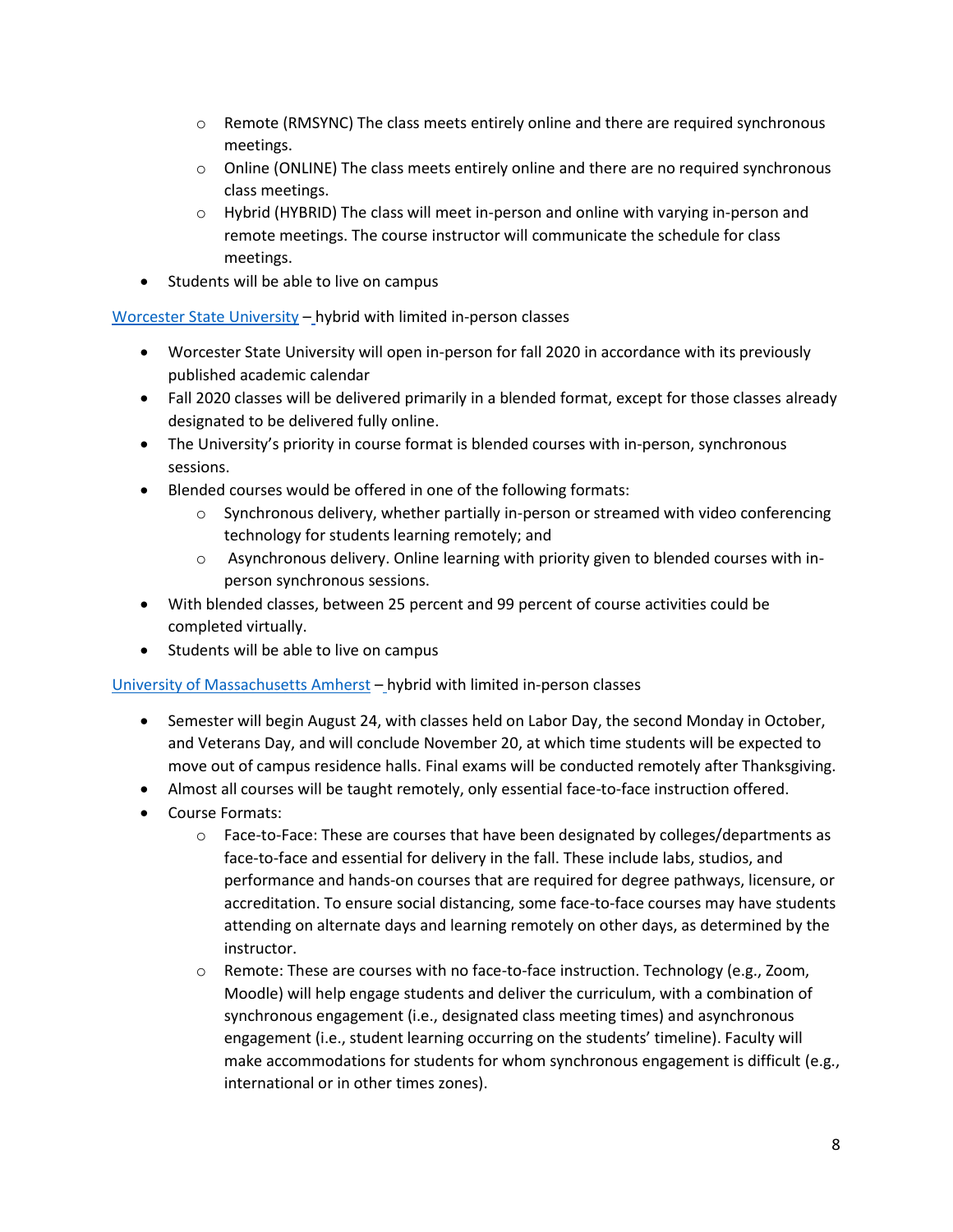- On August 6, UMA . On August 6<sup>th</sup> UMass Amherst reversed its prior decision to welcome students back to campus, barring all but those who have "essential" in-person classes from living in residence halls. The University will also discourage students from returning to offcampus housing by prohibiting their use of campus facilities such as fitness centers and dining halls.
- •

## [University of Massachusetts Boston](https://www.umb.edu/editor_uploads/images/covid_19/Reopening_planning_pages_v12_low.pdf) – hybrid with limited in-person classes

- UMass Boston campus plans to devote itself to remote instruction for the fall semester.
- On-campus activities will be limited to critical research and a modest set of courses students need to complete their degrees that depend on campus facilities (like the nursing simulation center).
- Phased re-opening that will remain largely remote for Fall 2020
- They expect to be able to provide housing for a limited number of student, TBA

## [University of Massachusetts Dartmouth](https://www.umassd.edu/media/umassdartmouth/news/2020/UMassD-Fall-2020-Re-Opening-Plan.pdf) – hybrid with limited in-person classes

UMass Dartmouth updated its plans on August  $10<sup>th</sup>$ , announcing as follows:

- All lecture-style courses will be offered in a fully remote modality.
- Labs, studios, clinicals, and other instruction that require on-campus facilities will be offered face-to-face.
- Only students that are required to travel the greatest distance to participate in required oncampus instruction, as well as students who, due to personal circumstances, rely upon oncampus services will be allowed to live in residence halls.
- After Thanksgiving, all instructional activities, including final exams, will be offered remotely.
- Although some campus facilities will be available to non-residential students, these facilities will operate at very limited capacity, and in certain cases, access may be restricted.
- On-campus research activity will continue unchanged per established safety protocols

## [University of Massachusetts Lowell](https://www.uml.edu/alert/coronavirus/returning/) – hybrid with limited in-person classes

- We will be offering modifications to our course schedule, with approximately 25% of our classes being offered fully face-to-face, with the rest a combination of virtual and hybrid courses. If necessary, we will be prepared to pivot our on-campus courses to remote teaching in a way that supports a consistent student learning experience.
- Format options:
	- o Many courses will be hybridized with virtual and in-person components
	- o Lecture-style classes and seminars will operate in-person when possible at roughly 25% capacity to allow social distancing
	- o Labs, clinicals and studios will operate at approximately 50% capacity
- Instructional spaces will be cleaned daily; students and instructors should clean personal surfaces before and after each use with cleaning kits supplied in each room
- A virtual component will be created for every course
- Students will have the option to build a schedule with 100% remote learning
- Classroom usage will be staggered throughout the day